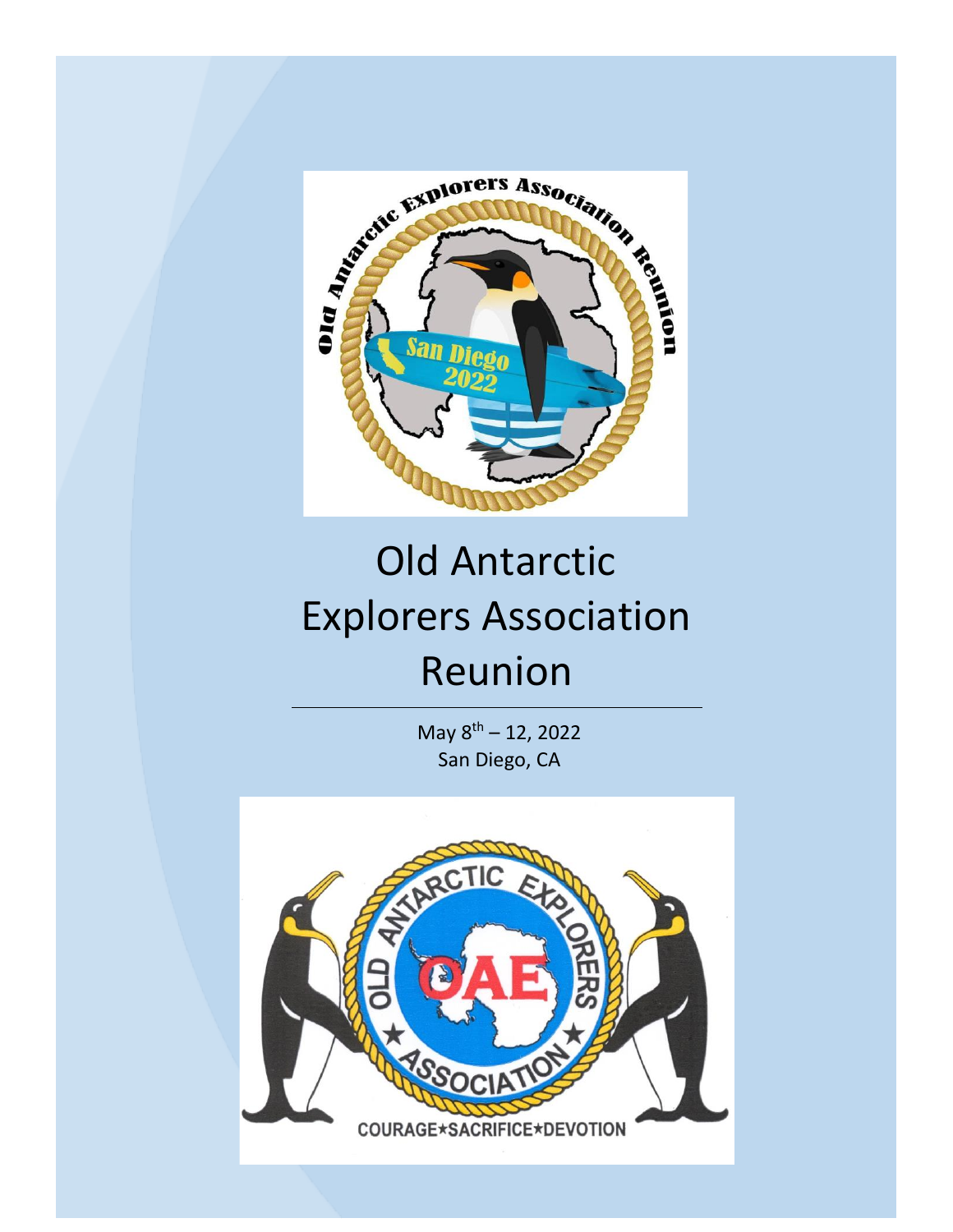

The hotel and reservation phone number: **Handlery Hotel 950 Hotel Circle N San Diego, CA 92108 Phone: (619) 298-0511**

Welcome to the 2022 reunion of the Old Antarctic Explorers Association! Please join us for an exciting time in San Diego, CA! We know you will have a wonderful time sharing the experience with old and new friends. We welcome any family or friends who would like to attend with you. The Handlery Hotel offers spacious rooms with mini refrigerators, flat screen televisions, comfortable beds, and free WiFi. The hotel offers an outdoor pool with a poolside bar as well as two restaurants onsite. Postcards American Bistro serves classic American meals all day. The Reef Lounge Poolside Bar & Grill is right by the pool for you to enjoy without having to leave the sunshine. There is no shuttle to the airport from the hotel. The hotel also does not have an elevator.

**Be sure to call the hotel directly for your reservations.** Tell them you are with the Old Antarctic Explorers Association Reunion to get the **discounted rate of \$119 plus tax. This includes two passes per room per day for breakfast. Parking is complimentary, please check with hotel for oversized vehicles.** For more information please visit the website at https://sd.handlery.com/. Please inform the hotel if you need a handicapped accessible room. Hotel Reservations must be made prior to **April 8th, 2022** to guarantee space and rate. Reservations made after this date will be on a space available basis and the discounted rate will not be guaranteed. Rates are good for 3 days before and 3 days after the reunion. We look forward to seeing you!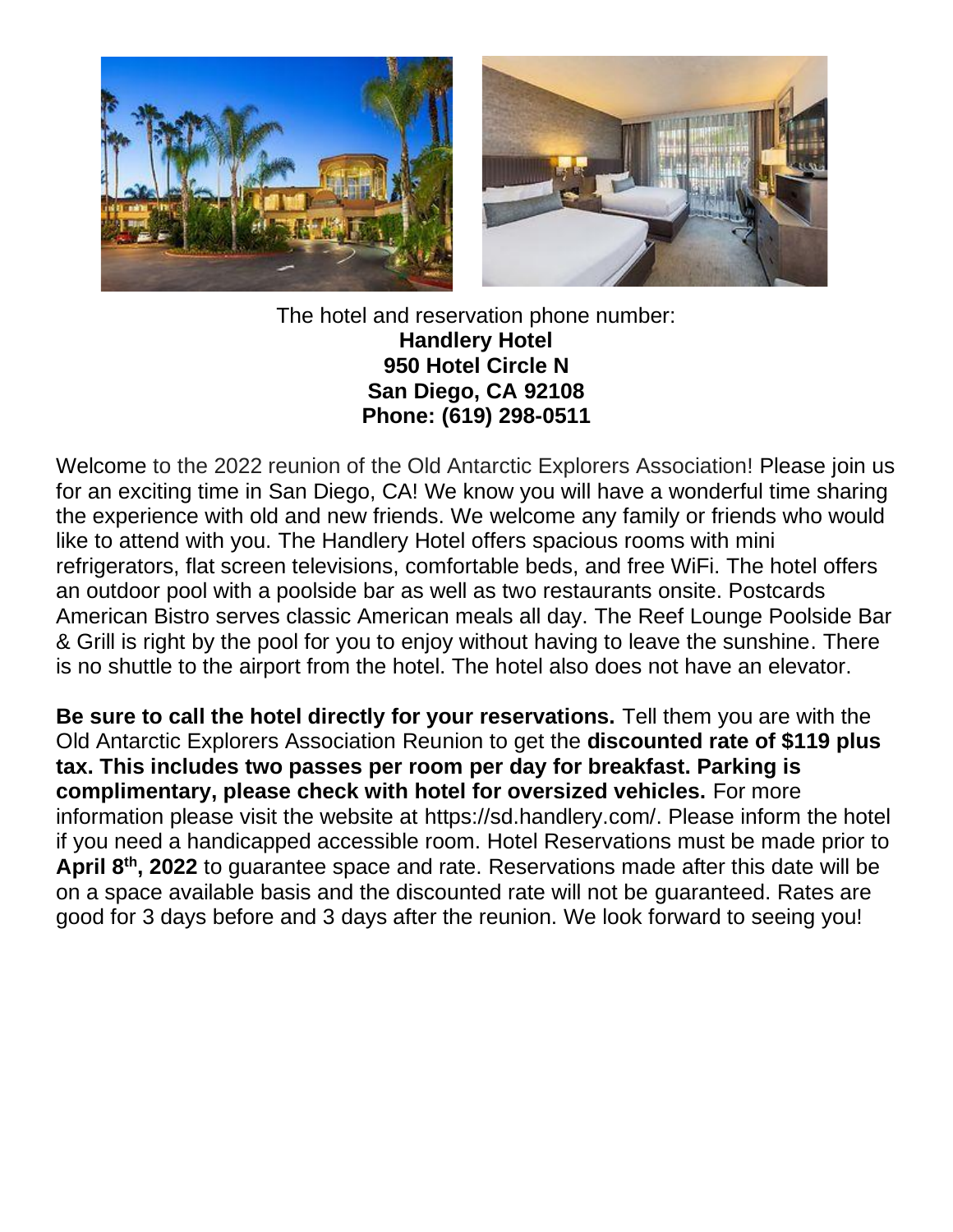If a mobility scooter is needed contact one of the following companies:

- Eric's Medical Supply Inc 619-298-9640
- Scooter for a week is \$125.00, wheel chair is \$30.00
	- All Home Medical Supply 858-769-0444
- Scooter for a week is \$95.00 wheel chair is \$25.00 or \$45.00 depending on weight
- Harmony Home Medical 865-560-8177

Scooter for a week is \$95.00 wheel chair is \$45.00

### **We ask for your own safety that someone accompanies you on your trip or that you ensure your family is aware of your traveling plans. Please provide us with the name and phone number of someone not attending to be contacted in case of emergency. Thank you.**

**Cancellation Refund Policy:** Complete refunds will be sent 30 days before the reunion minus \$18 of the processing fee per person. NO REFUNDS WILL BE GRANTED AFTER April 8th, 2022.

All tours must achieve the minimum (30) number in order to complete the tour. Gratuities for the driver and guide are included. We need all attendees to understand that the cutoff date of April  $8<sup>th</sup>$ , 2022 is primarily to assure the minimum number for tours. **IT IS NOT A CUT OFF DATE THAT MEANS YOU CAN NO LONGER SIGN UP FOR THE REUNION.** Please be aware that if you decide on-site that you want to take a tour, it will be based on space available on the coach.

The hospitality room will be open starting Sunday May  $8<sup>th</sup>$ , 2022 and continuing throughout the reunion.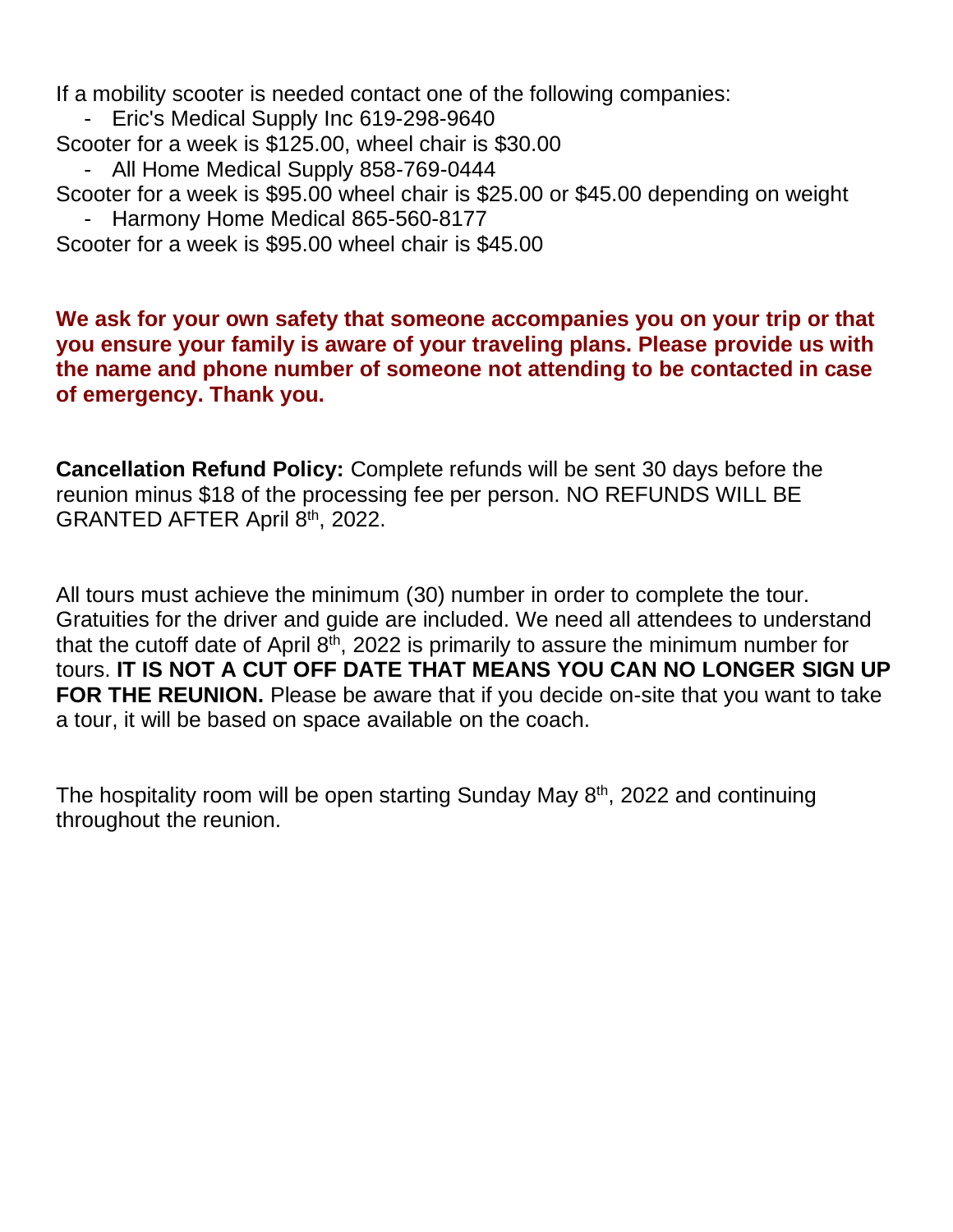## **Agenda**

**All tours include transportation, guide (when applicable) and entrance fees. Meals are included only if indicated. Tours will board approximately 15 minutes prior to the departure times listed here. Check signs available at the registration desk in case of changes.**

| <b>Sunday May 8, 2022</b><br>$2:00 \text{ pm} - 5:00 \text{ pm}$ | Check in                                                                                                                                                                                                                                                                                                                                                                                                                                                                                                                                                              |
|------------------------------------------------------------------|-----------------------------------------------------------------------------------------------------------------------------------------------------------------------------------------------------------------------------------------------------------------------------------------------------------------------------------------------------------------------------------------------------------------------------------------------------------------------------------------------------------------------------------------------------------------------|
| $3:00$ pm                                                        | Hospitality room open                                                                                                                                                                                                                                                                                                                                                                                                                                                                                                                                                 |
| $7:00 \text{ pm} - 9:00 \text{ pm}$                              | Tour #1 Ghost Tour \$39<br>Take a trolley tour around the most reportedly haunted<br>places in San Diego! Ride around near Pioneer Park,<br>Grant School, and Old Town. Disembark and walk<br>through El Campo Santo Cemetery and end at the<br>Whaley House. The Whaley House is reportedly the most<br>haunted house in the United States of America. The tour<br>will not enter the house but will go around the grounds.<br>Please be aware that this tour is limited to 28 people but if<br>this tour gains enough interest a second vehicle can be<br>arranged. |
| <b>Monday May 9, 2022</b><br>$7:30$ am $-9:00$ am                | <b>Board Meeting</b>                                                                                                                                                                                                                                                                                                                                                                                                                                                                                                                                                  |
| $9:15$ am $-4:00$ pm                                             | Tour #2 Balboa Park and Old Town \$43 (Includes<br>transportation. An optional \$18 for admission to San<br>Diego Air & Space Museum.)                                                                                                                                                                                                                                                                                                                                                                                                                                |
| $9:15$ am $-1:15$ pm                                             | Spend the first part of the day exploring Balboa Park! The<br>trolley will drop off tour attendees at Balboa Park for you<br>to explore on your own. There is a park tram that can be<br>used to travel around. There are 17 museums, the San<br>Diego Zoo, multiple gardens, restaurants, shopping and<br>more to see!<br>Lunch will be on your own either in Balboa Park or in Old<br>Town. If you wish to visit the San Diego Air & Space<br>Museum you can pay the additional \$18 and visit the<br>museum.<br>https://www.balboapark.org/                        |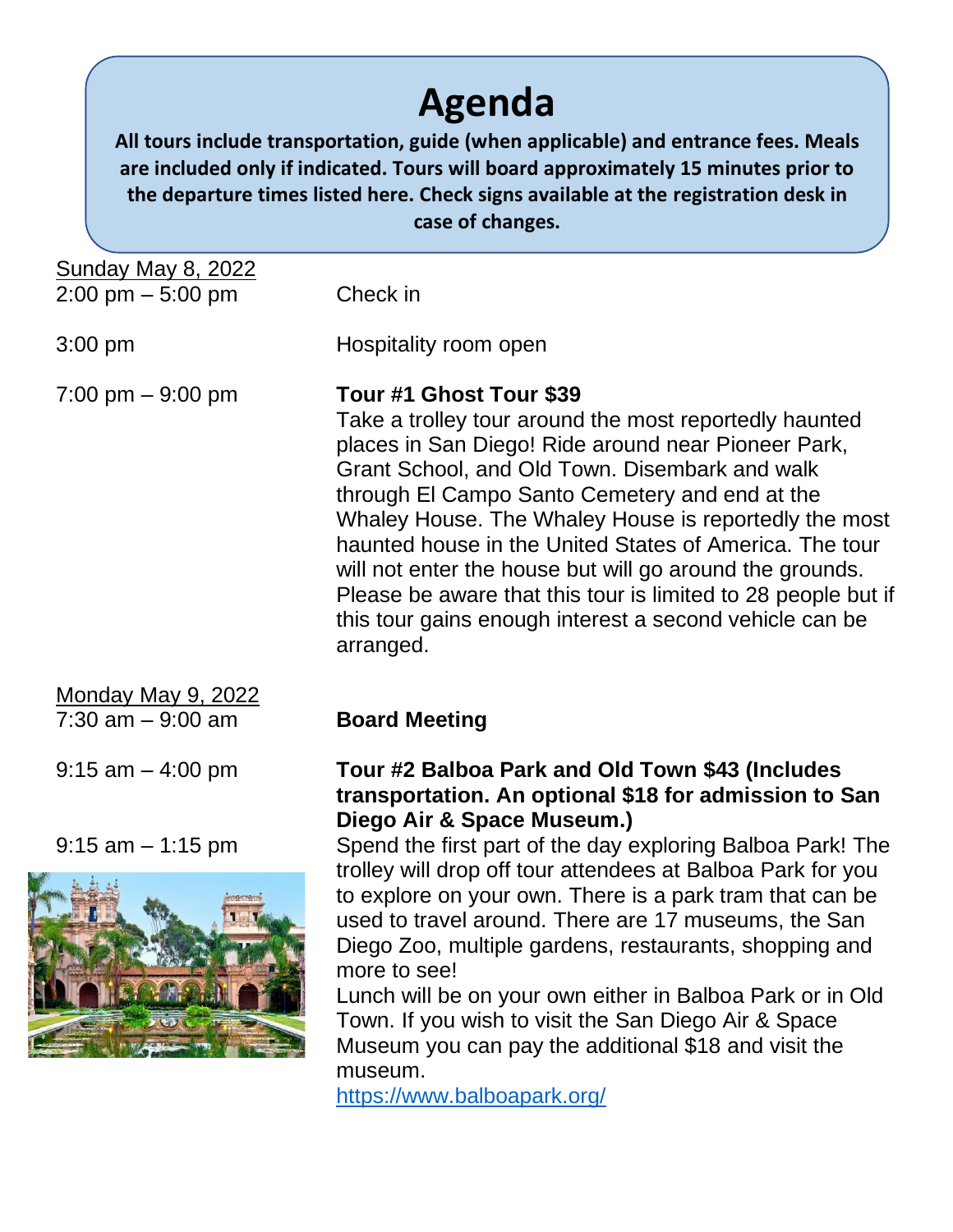

# Tuesday May 10, 2022



1:15 pm – 4:00 pm The trolley will come to pick up tour attendees to take them on to Old Town. Inside of Old Town State Historic Park is Bazaar del Mundo, a San Diego shopping and dining institution. It is a popular destination for food, folklore, and fun! Translated as "marketplace of the world" Bazaar del Mundo has award winning restaurants and international shops with an array of treasures. Attendees will have until 4pm to explore Old Town before the bus picks you back up to go to the hotel.

[https://www.sandiego.org/articles/old-town/old-town-san](https://www.sandiego.org/articles/old-town/old-town-san-diego.aspx?gclid=Cj0KCQiAqbyNBhC2ARIsALDwAsBpZnSm4TR8WtqilDrcrgN9QBhmUIqzT1_N8K9xUla0fbHA1_j7_5waAum_EALw_wcB)[diego.aspx?gclid=Cj0KCQiAqbyNBhC2ARIsALDwAsBpZ](https://www.sandiego.org/articles/old-town/old-town-san-diego.aspx?gclid=Cj0KCQiAqbyNBhC2ARIsALDwAsBpZnSm4TR8WtqilDrcrgN9QBhmUIqzT1_N8K9xUla0fbHA1_j7_5waAum_EALw_wcB) [nSm4TR8WtqilDrcrgN9QBhmUIqzT1\\_N8K9xUla0fbHA1\\_j](https://www.sandiego.org/articles/old-town/old-town-san-diego.aspx?gclid=Cj0KCQiAqbyNBhC2ARIsALDwAsBpZnSm4TR8WtqilDrcrgN9QBhmUIqzT1_N8K9xUla0fbHA1_j7_5waAum_EALw_wcB) [7\\_5waAum\\_EALw\\_wcB](https://www.sandiego.org/articles/old-town/old-town-san-diego.aspx?gclid=Cj0KCQiAqbyNBhC2ARIsALDwAsBpZnSm4TR8WtqilDrcrgN9QBhmUIqzT1_N8K9xUla0fbHA1_j7_5waAum_EALw_wcB)

### 5:45 pm – 10:00 pm **Tour #3 Dinner Cruise \$133 (Includes transportation, cruise, dinner, and entertainment)**

A 2 ½ hour cruise in San Diego bay to experience the city at night from the water. The menu will consist of seasonal dishes prepared fresh onboard the ship. Coffee and tea are included. There will also be a DJ for entertainment.

### 9:30 am – 1:00 pm **Tour #4 Midway Museum (Includes transportation and lunch.) \$75 for veterans with card and \$83 for all others.**

Visit the USS Midway Museum that houses over 60 exhibits and 30 restored aircrafts to explore. You can also experience the Battle of Midway in the 15-minute film "Voices of Midway" in the Battle of Midway Theater. To get the veteran price you must have a veteran card, DoD card, or a driver's license with a veteran statement imprinted. Please check our website for more information on how to obtain a veteran card if you need one. [https://www.acompletereunion.com/veteran-card](https://www.acompletereunion.com/veteran-card-information)[information](https://www.acompletereunion.com/veteran-card-information)

1:00 pm – 2:30 pm Lunch at Kansas City BBQ Have lunch at the location where all of the bar scenes in "Top Gun" were filmed! There will be a choice of plated sandwich lunch of either Chicken, Pulled Pork or BBQ Beef. Sides are beans and potato salad. Iced tea and soft drinks are included.

Dinner and evening on your own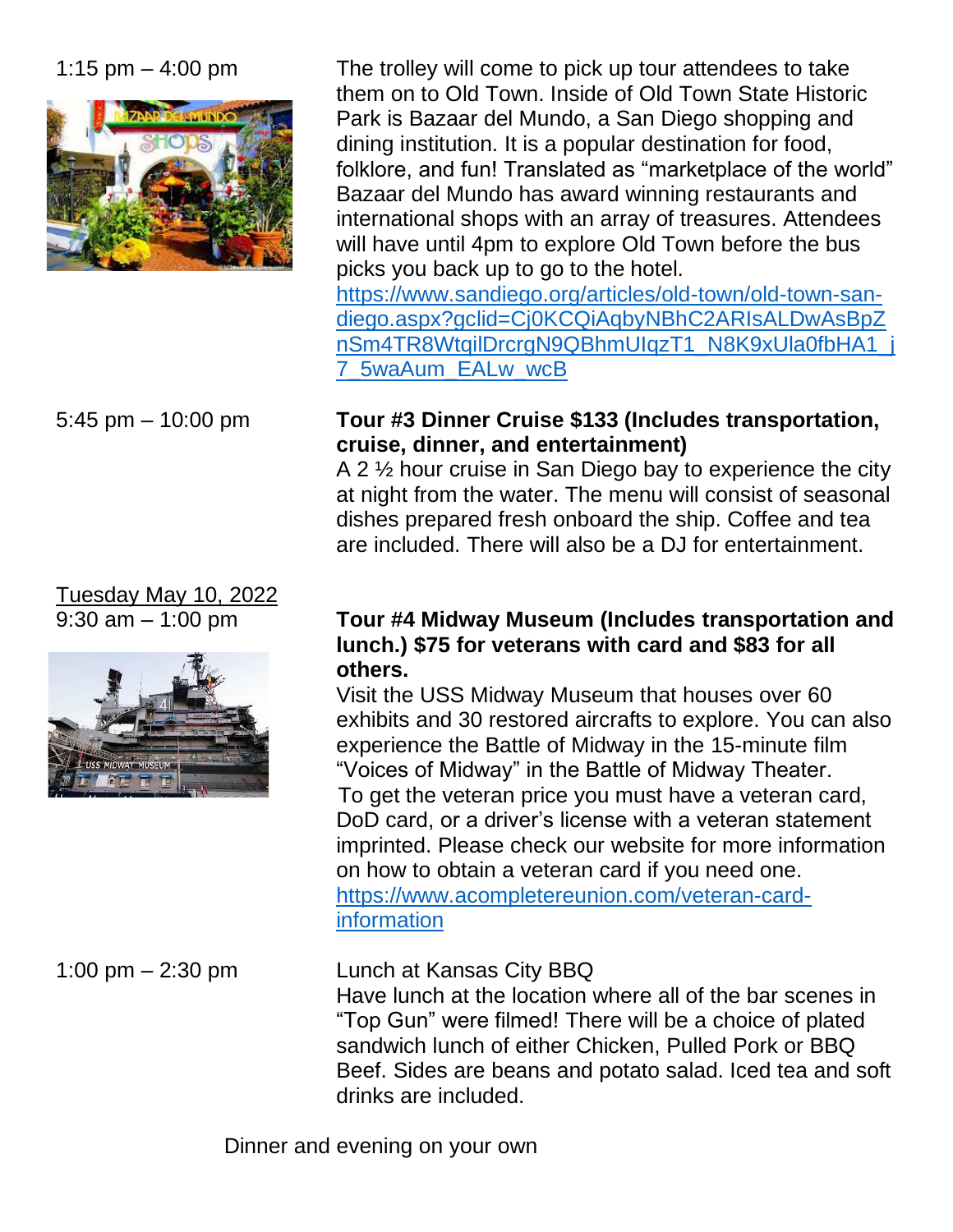## Wednesday May 11, 2022



| 1:00 pm $-$ 4:00 pm |  |  |
|---------------------|--|--|
|---------------------|--|--|

## 9:15 am – 12:00 pm **Tour #5 SEAL Tour \$44**

Go on a Sea and Land Adventure! This is a 90-minute full narrated tour of the San Diego streets and San Diego Bay in a Hydra-Terra amphibious vehicle. See San Diego in a whole new way from both land and sea so you can really see it all.

Please be aware this tour has a limit of 40 people.

**General Assembly** Memorial Service Pledge of Allegiance **Introductions** Reading of the minutes Floor opened for general business Guest Speaker – Brian Baum Follow up Meeting of the Board

### 5:30 pm **Pictures**

The onsite coordinator from ACR is a professional photographer and will have an area set up for group shots – large group, small groups, couples – whatever you want. She puts out the pictures before the banquet, you order whatever you want, they are printed during the banquet and can be picked up and taken with you as you leave. The large group shot is \$20 for an 8 X 10, others are less. (She does many of the pictures for the Air Force Academy, schools and special events in the Colorado Springs & Denver area)

6:30 pm – 9:00 pm **Banquet \$56**

Choice between Chicken Saltimbocca, Southwest Tri-Tip, or Grilled Salmon. Dinner will be followed by Guest Speaker – Louise Huffman

Thursday May 12, 2022 8:15 am – 11:00 am Check out